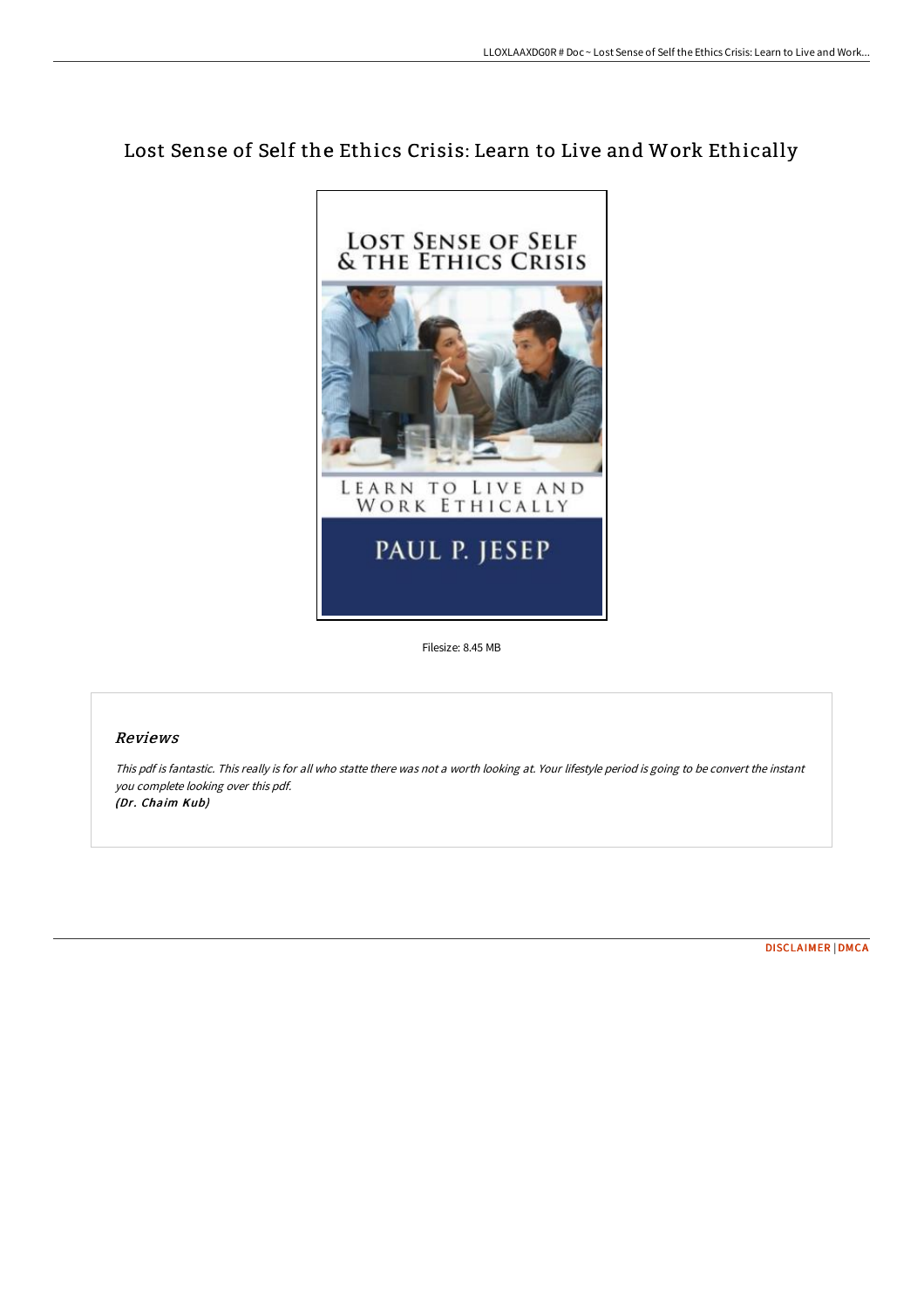## LOST SENSE OF SELF THE ETHICS CRISIS: LEARN TO LIVE AND WORK ETHICALLY



To save Lost Sense of Self the Ethics Crisis: Learn to Live and Work Ethically eBook, please access the web link beneath and save the ebook or have access to additional information which are highly relevant to LOST SENSE OF SELF THE ETHICS CRISIS: LEARN TO LIVE AND WORK ETHICALLY book.

Createspace, United States, 2012. Paperback. Book Condition: New. 229 x 152 mm. Language: English . Brand New Book \*\*\*\*\* Print on Demand \*\*\*\*\*. Lost Sense of Self the Ethics Crisis - Learn to Live and Work Ethically takes a fresh approach to ethics in an individual s personal and professional life. The focus is on human nature, not laws, case studies, ethics codes, or corporate policies. Seminars, MBA programs, ethics institutes, and national and international studies on ethics have done little to address the crisis of ethics that exist today in the business world, according Paul P. Jesep, book author. Organizations do not write or implement policies, he said. People write them. People administer them. People are impacted by them whether they are marketing or personnel policies. This has to be the starting point of ethics. People. Although companies may be fined by government agencies for wrongdoing, businesses and corporations do not violate laws or ethical protocols, people violate them and hide behind the organizational veil. If ethical violations are to stop then start with trying to understand people. This is especially apparent in the banking industry. People must know themselves. Otherwise ethical problems will continue. Ethics should never be compartmentalized into personal and professional ethics. Ethics is ethics. Employers would be better served, said Jesep, if they focused on individual employee development and not merely on thick policies and cookie-cutter ethics training. Employees need to have a sense of self. Jesep further noted, Wall Street s meltdown had less to do with regulations and far more to do with bankers and traders who lost personal perspective. What is greed? Jesep asks. It s a form of insecurity, an absence of perspective, and a failure to understand one s self and how professional behavior will impact family, friends, or people...

Read Lost Sense of Self the Ethics Crisis: Learn to Live and Work [Ethically](http://techno-pub.tech/lost-sense-of-self-the-ethics-crisis-learn-to-li.html) Online ଈ [Download](http://techno-pub.tech/lost-sense-of-self-the-ethics-crisis-learn-to-li.html) PDF Lost Sense of Self the Ethics Crisis: Learn to Live and Work Ethically